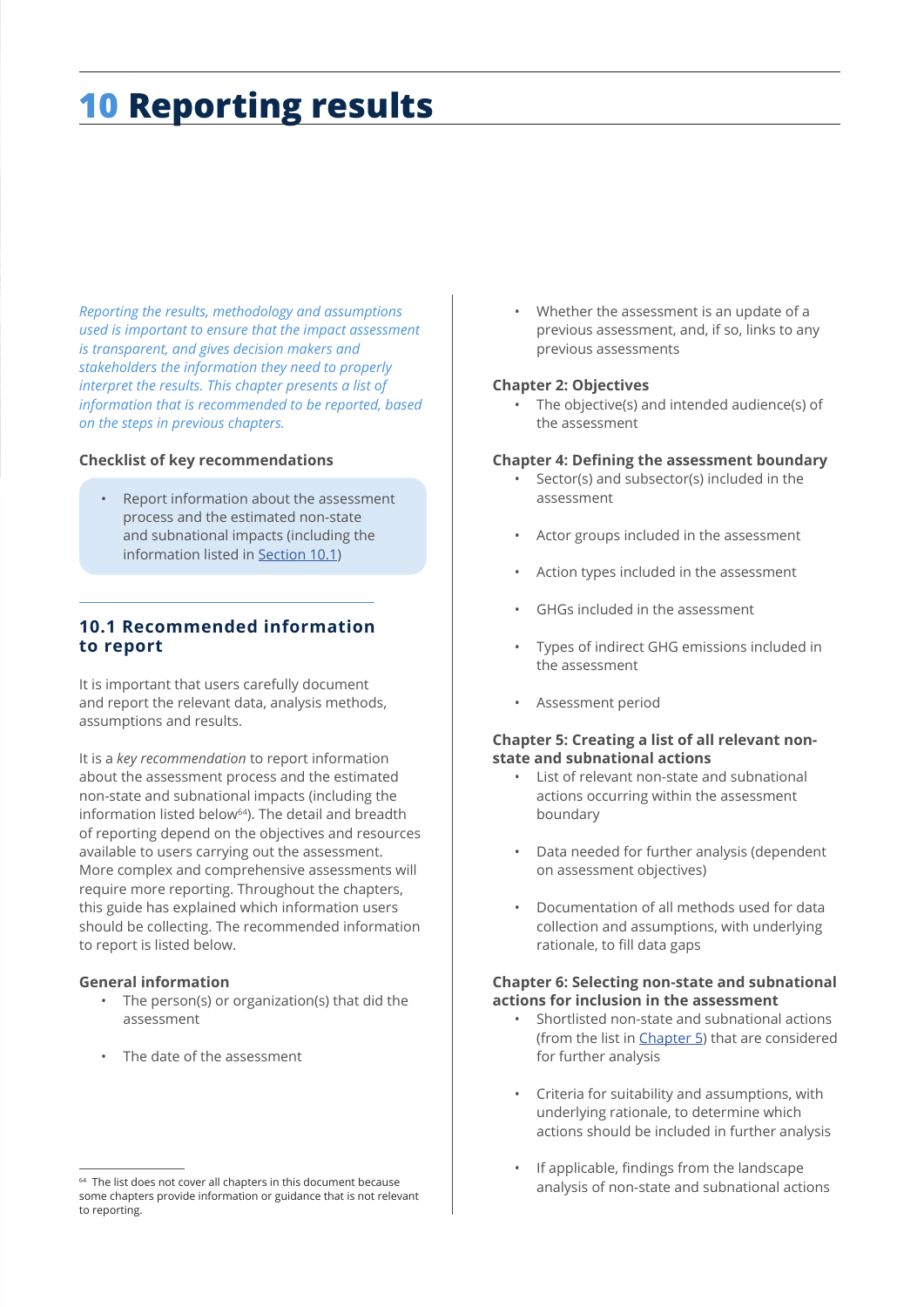#### **Chapter 7: Listing relevant national climate mitigation policies and actions**

- List of relevant national climate mitigation policies and actions that relate to the objectives of the assessment
- All data sources used to compile the list and related information
- The current policies scenario or model that will be used for the objectives that require integration into national policies, and which actions and sectors are included in it

#### **Chapter 8: Harmonizing non-state and subnational actions and national policies for comparison**

- Non-state and subnational actions, and national policies expressed in comparable metrics
- Depending on objectives, whether potential emissions reductions are calculated (as opposed to assessing impact in other sectorappropriate metrics) and the approach used for calculating potential emissions reductions of actions (if applicable)<sup>65</sup>

#### **Chapter 9: Assessing overlaps and estimating potential impacts**

- Approach used to determine overlaps between various non-state and subnational actions in the same sector, across sectors, and between non-state/subnational actions and national policies, to avoid double counting
- All methods used and assumptions made to determine overlaps, with underlying rationale, and data with sources
- If applicable, statement of how the impacts of international cooperative initiatives and actions of multinational companies are distributed to the country
- Results from the overlap analysis in terms of including or excluding specific actions in the assessment
- Assessment results, depending on objectives, which may include one or more of the following:
	- » potential impact of non-state and subnational actions, expressed in terms of emissions reductions or sector-appropriate metrics (accounting for overlapping and reinforcing interactions)
	- » national (sectoral) emissions projections, incorporating the impact of existing national policies, and non-state and subnational actions (accounting for overlapping and reinforcing interactions, and incorporating the influence of socioeconomic factors)
	- » potential additional impact of non-state and subnational actions, expressed in terms of emissions reductions or sectorappropriate metrics (accounting for overlapping and reinforcing interactions, and incorporating the influence of socioeconomic factors)
	- » potential additional impact of non-state and subnational actions, expressed in terms of emissions reductions or sectorappropriate metrics (accounting for overlapping and reinforcing interactions
	- » emissions gap to achieve the NDC target (difference between the emissions projection incorporating the impact of existing national policies and subnational and non-state actions, and the NDC emissions pathway)

# **10.2 Additional information to report, if relevant**

- Any limitations of the assessment
- Any challenges faced during the assessment
- Potential for increased or decreased ambition
- Any other relevant information

<sup>&</sup>lt;sup>65</sup> As noted in *Chapter 8*, users may want to estimate potential impact (in emissions reductions or other sector-appropriate metrics) in Chapter 9 instead so that they are doing this exercise only for those actions that are eventually included in the analysis, once overlapping and reinforcing interactions have been identified.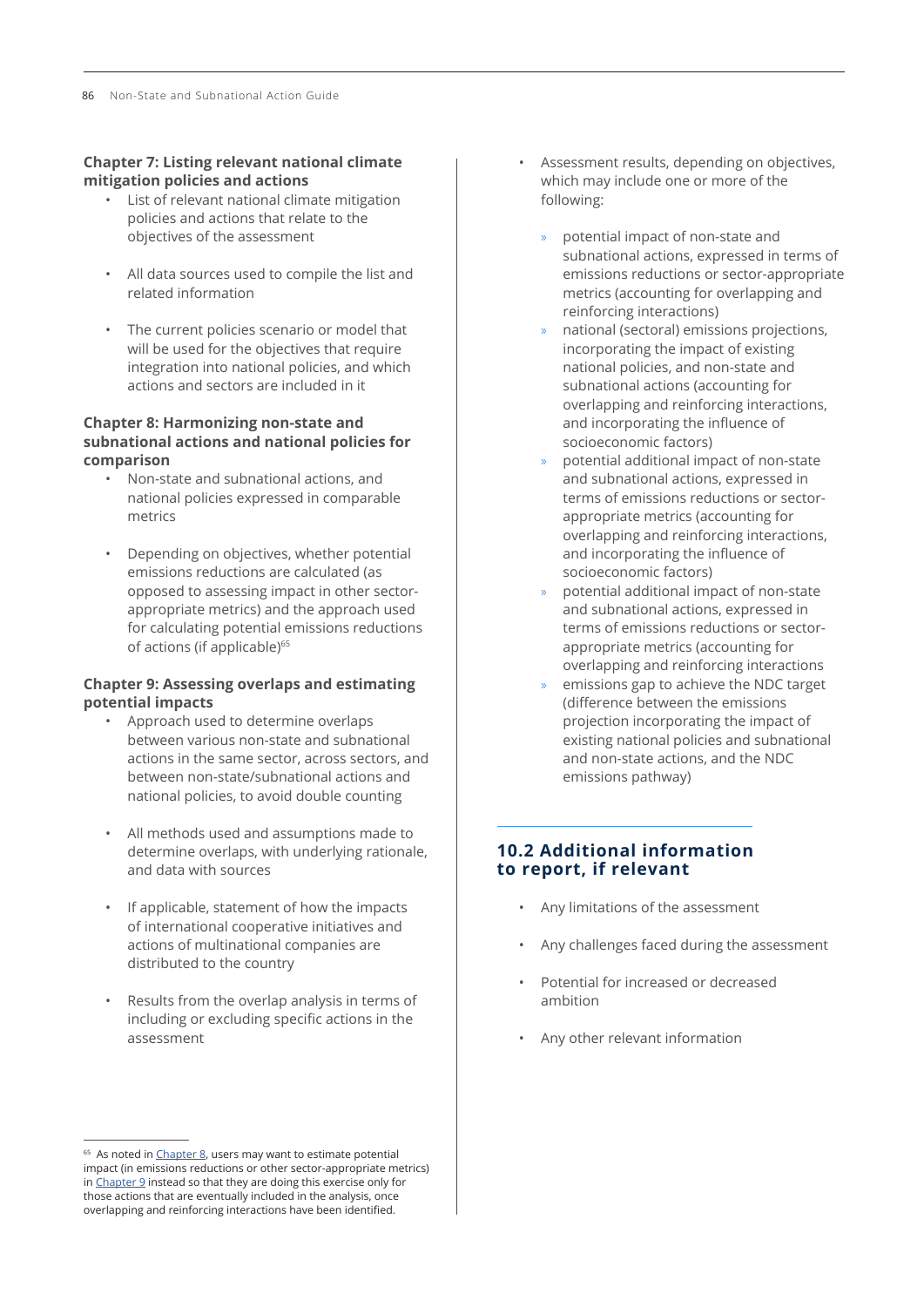# **11 Using results for decision-making and planning**

*This chapter discusses how to interpret assessment results and facilitate decisions that fulfil assessment objectives.* 

Users should consider both the objectives and the assessment results to inform decision-making. For example, if non-state and subnational mitigation actions are found to be less ambitious than existing national climate mitigation targets, and the objective was to understand the potential impact of nonstate and subnational mitigation actions nationally,

users could determine the gap in ambition level, revise national targets and policies, and/or engage with relevant non-state and subnational actors. In contrast, if non-state and subnational action targets are found to be more ambitious, the assessment could support an upward revision in national mitigation targets. Table 11.1 illustrates how results could be used for various objectives identified in Chapter 2. [Box 11](#page-4-0).1 illustrates how assessments can inform decision-making using two examples.

### **TABLE 11.1**

| Assessment objective                                                                                                                                    | Ways for assessment results to inform decision-making                                                                                                                                                                                                                                                                                                                                                                                                                                                                              |
|---------------------------------------------------------------------------------------------------------------------------------------------------------|------------------------------------------------------------------------------------------------------------------------------------------------------------------------------------------------------------------------------------------------------------------------------------------------------------------------------------------------------------------------------------------------------------------------------------------------------------------------------------------------------------------------------------|
| Understand the landscape of non-state<br>and subnational effort                                                                                         | · Gather insights into the types of actions being undertaken and the type of<br>actors that are involved<br>• Determine opportunities for engagement with non-state and/or subnational<br>actors (e.g. engage with actors in sectors where there is comparatively low<br>impact from their actions or in sectors that are key for NDC implementation)<br>• Promote new action by these actors                                                                                                                                      |
| Determine the combined expected<br>impact of all non-state and subnational<br>actions in a country or sector                                            | • Encourage or strengthen such actions<br>• Better understand collective impact of specific types of actions or actors                                                                                                                                                                                                                                                                                                                                                                                                             |
| Determine the contribution of non-<br>state and subnational actions towards<br>achieving national or sectoral climate<br>change targets or NDC targets  | • Better understand how non-state and subnational actions are supporting<br>national or sectoral climate change plans or the NDC<br>• Use to inform future policy design<br>. Inform revisions of national or sectoral climate policy targets<br>· Consider inclusion in future NDC cycle<br>• Enhance the credibility of national climate mitigation targets                                                                                                                                                                      |
| Determine the contribution of national<br>or sectoral actions towards achieving<br>national or sectoral climate change<br>targets (e.g. the NDC target) | · Assess the gap between the impact of non-state and subnational actions<br>and the national or sectoral targets<br>· Inform strategies and initiatives to bridge the gap - for example, where<br>regulation and/or incentive-setting could yield best results based on an<br>analysis of leading versus lagging sectors (and non-state actors/subnational<br>actors)<br>• Incorporate non-state and subnational actions into national GHG inventories<br>to ensure that impacts are measured and recognized at the national level |

## **Using assessment results for decision-making and fulfilling assessment objectives**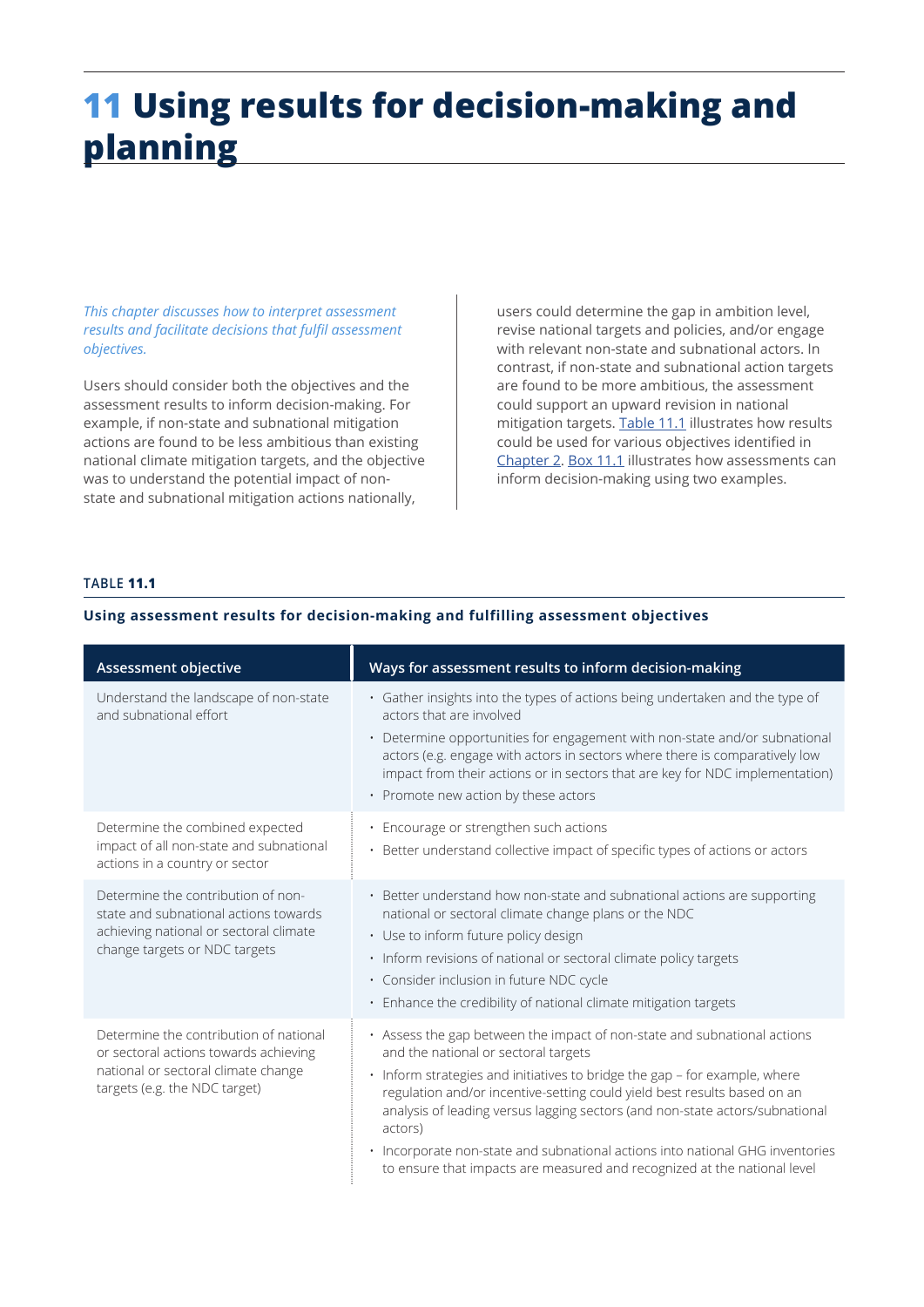# **TABLE 11.1, continued**

# **Using assessment results for decision-making and fulfilling assessment objectives**

| Assessment objective                                                                                                                      | Ways for assessment results to inform decision-making                                                                                                                                                                                                                                                                                                                                                                                                                                                                                                                |
|-------------------------------------------------------------------------------------------------------------------------------------------|----------------------------------------------------------------------------------------------------------------------------------------------------------------------------------------------------------------------------------------------------------------------------------------------------------------------------------------------------------------------------------------------------------------------------------------------------------------------------------------------------------------------------------------------------------------------|
| Understand the potential of non-state<br>and subnational actions to enable the<br>country or sector to achieve a more<br>ambitious target | • Adjust and revise national or sectoral climate change targets upwards<br>· Identify leading sectors (and non-state and subnational actors)<br>· Identify lagging sectors (and non-state and subnational actors)<br>· Engage with non-state and subnational actors (e.g. to design targeted policy<br>interventions)<br>· Recommend revising sectoral climate change targets                                                                                                                                                                                        |
| Improve emissions projections or<br>inform realistic economy/sector-wide<br>emissions reduction target(s)                                 | · Inform climate change target based on enhanced projections<br>· Include in future NDC cycle<br>• Enhance credibility of targets                                                                                                                                                                                                                                                                                                                                                                                                                                    |
| Determine how non-state and<br>subnational actions affect the ambition<br>set out in specific policies                                    | If non-state and subnational actions are found to be more ambitious, users<br>could:<br>• determine when non-state and subnational action is expected to go beyond<br>the ambition set out in a policy instrument<br>• determine which sectors contribute most to the rise in ambition<br>· revise sectoral climate change targets.<br>If non-state and subnational actions are found to be less ambitious, users<br>could:<br>· determine the gap in ambition level<br>· suggest revising policy design<br>· engage with relevant non-state and subnational actors. |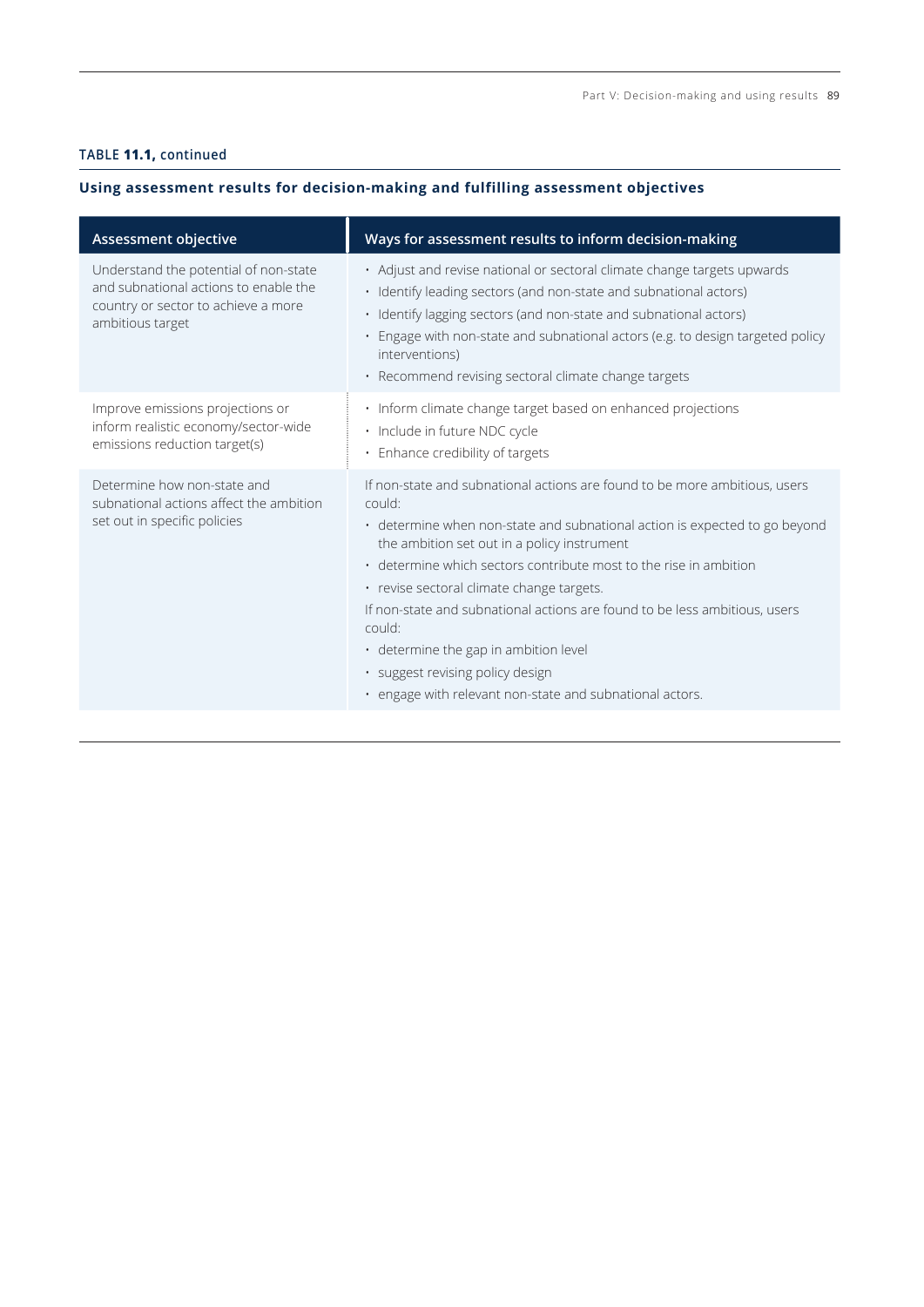### <span id="page-4-0"></span>**BOX 11.1**

#### **Using results from two examples to illustrate decision-making**

**Fulfilling America's Pledge report.** The assessment demonstrates the extent of non-state and subnational actions in the United States, and their potential impact in key sectors. It also shows the potential impact if non-federal actors further step up their actions.



*Source:* America's Pledge (2018b).

The assessment shows that non-federal actors can have a substantial impact in reducing national emissions, and illustrates how existing and pledged non-federal actions can deliver in specific sectors – for example, by increasing the amount of renewable electricity generated or the number of electric vehicles on the road. It also identified actions taken by a small number of actors that are having a big impact (e.g. HFCs) and actions that are not leading to a big impact. The latter highlights where there is potential for non-federal actors to deliver enhanced ambition.

The assessment may be repeated in the future as new actions are adopted, or to incorporate targeted, region-specific analysis that can better serve local stakeholders.

**Mexico subnational actions assessment.** The assessment results were shared with multiple actors involved in the NAMA, including the climate change office of the Ministry of Environment, the National Forestry Commission, the Ministry of Agriculture and Rural Development, and participating states, to better understand the aggregate GHG impacts of the subnational actions, strengthen regenerative actions, inform future design of the actions, and support potential revision or enhancement of sector goals.